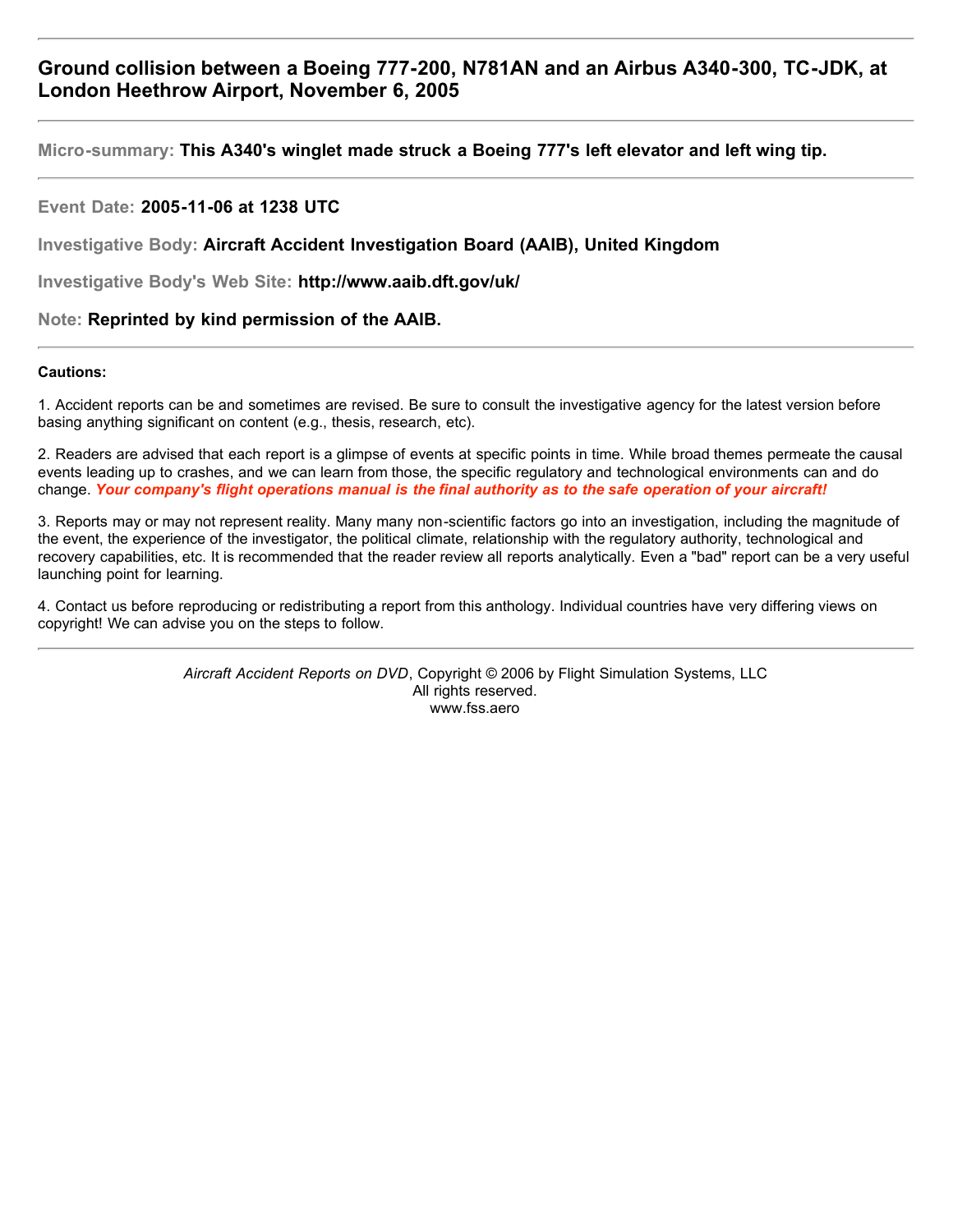#### **ACCIDENT**

| <b>Aircraft Type and Registration:</b> | 1) Boeing 777-200, N781AN<br>2) Airbus A340-300, TC-JDK                                                                |
|----------------------------------------|------------------------------------------------------------------------------------------------------------------------|
| No & Type of Engines:                  | 1) 2 Rolls Royce Trent 892 turbofan engines<br>2) 4 CFM56-5C2 turbofan engines                                         |
| <b>Year of Manufacture:</b>            | 1) 2000<br>2) 1993                                                                                                     |
| Date & Time (UTC):                     | 6 November 2005 at 1238 hrs                                                                                            |
| Location:                              | Holding Area Runway 27L, London Heathrow Airport                                                                       |
| <b>Type of Flight:</b>                 | 1) Public Transport (Passenger)<br>2) Public Transport (Passenger)                                                     |
| <b>Persons on Board:</b>               | 1) Crew - $12$<br>Passengers - 267<br>2) Crew - $13$<br>Passengers - 270                                               |
| Injuries:                              | 1) Crew - None<br>Passengers - None<br>2) Crew - None<br>Passengers - None                                             |
| <b>Nature of Damage:</b>               | 1) Left elevator and left wing tip damaged<br>2) Right winglet damaged                                                 |
| <b>Commander's Licence:</b>            | 1) Airline Transport Pilot's Licence<br>2) Airline Transport Pilot's Licence                                           |
| <b>Commander's Age:</b>                | 1) Not known<br>2) $59$ years                                                                                          |
| <b>Commander's Flying Experience:</b>  | 1) Not known<br>2) $23,000$ hours (of which 7,407 were on type)<br>Last 90 days - 216 hours<br>Last 28 days - 56 hours |
| <b>Information Source:</b>             | <b>AAIB</b> Field Investigation                                                                                        |

# **Synopsis**

Aircraft entering the Holding Area prior to departure from Runway 27L at London Heathrow Airport, initially follow a single yellow taxiway centreline, which splits into two parallel lines within the holding area. This is wide enough for two 'heavy/widebody' aircraft to position side by side when lined up on the parallel lines. Prior to departure, a Boeing 777 (B777) was holding, in turn, at N2W behind a Boeing 737-800 (B737), in the Holding Area. Whilst in this position, an Airbus A340 (A340) was instructed to taxi to N2E. As it passed behind the B777, the A340's right winglet made contact with the B777's left elevator and its left wing tip. The A340 had not reached the section of the line parallel to the parked B777. This accident happened at the same location as a collision between similar aircraft types reported in AAIB Bulletin 9/2005, reference EW/C2004/07/03.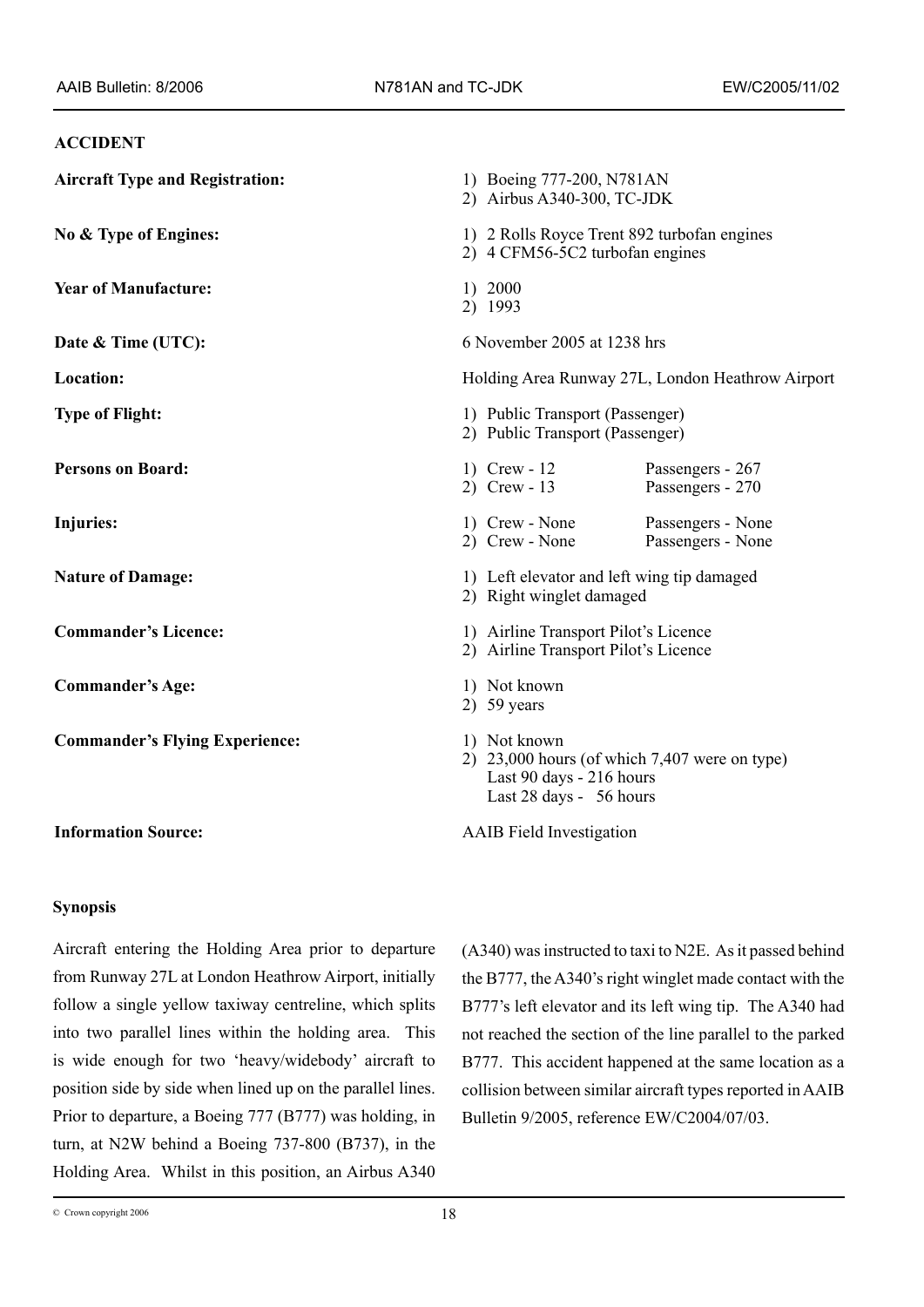Two recommendations are made addressing the issues of the design and operation of the Holding Area for Runway 27L at London Heathrow Airport.

### **History of the flight**

At the time of the accident it was daylight, the visibility was in excess of 10 km and it was raining. The B777 was cleared to taxi from Stand 320 at Terminal Three, via taxiways Echo and Alpha, to Holding Point LOKKI for departure from Runway 27L. Four minutes later the A340 was cleared to taxi from Stand 335, also at Terminal Three, via the same routing to holding point LOKKI, Figure 1.

As the B777 approached LOKKI it was instructed to monitor the Heathrow ATC Tower frequency. On contact with Heathrow Tower, the Air Departures Controller (ADC) instructed the B777 to hold at N2W. This is to

the western side of the Holding Area for Runway 27L. Due to the presence of a B737 that was also holding at N2W, the B777 had to line up behind it and wait in turn. (The ADC was an experienced Air Traffic Control Officer (ATCO) who was new to controlling at London Heathrow Airport. He was being supervised at the time by an 'On-the-Job' Trainer (OTJT).)

As the A340 approached Holding Point LOKKI, it too was instructed to monitor the Heathrow ATC Tower frequency. On making contact, the ADC instructed the A340 "When you can, taxi forward to hold N2E." The crew replied "OK, taxi N2E". N2E is the hold on the eastern side of the Holding Area for Runway 27L. As the aircraft joined taxiway UNIFORM, the ADC transmitted "Just caution, the B777 will be moving up shortly"; this transmission was not acknowledged.



**Figure 1**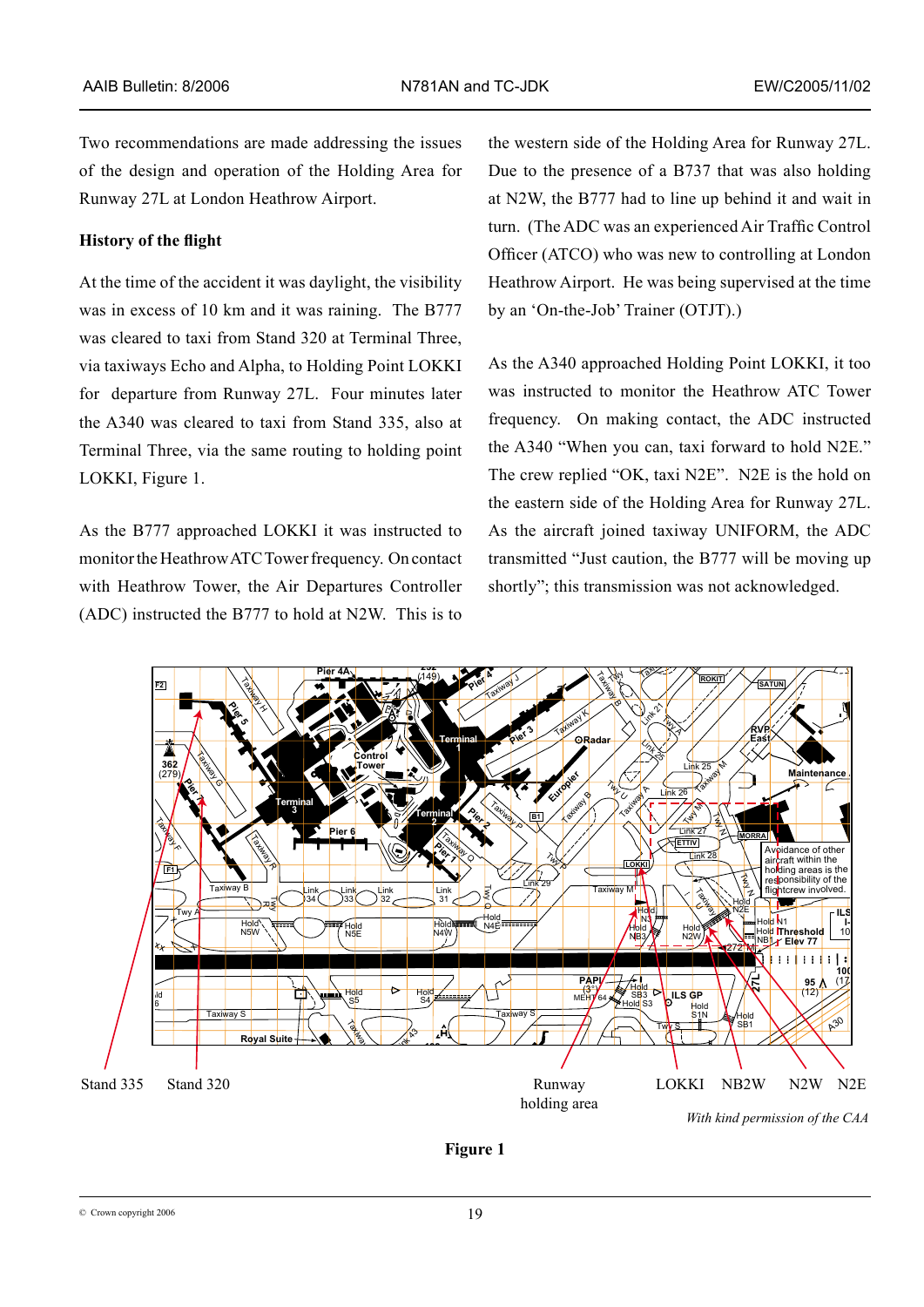After the A340 had passed behind the B777, and was nearly in line abreast with it, the pilot of the B777 advised the ADC that he would have to return to stand. He added that the A340 on his left had just collided with him and he could see some damage to the wing tip of the A340 . Airport Rescue and Fire Fighting Service (RFFS) and ground operations personnel were dispatched to the scene. They reported damage to the right winglet of the

#### **Footnote**

<sup>1</sup> The ATIS broadcast at the time contained information to the effect that pilots were responsible for the wing tip clearance of their aircraft in the Runway Holding Area. Similar information was contained in the notes section on the airfield 'plates'.

A340 and the left elevator and left wing tip of the B777. Both aircraft were advised to taxi back onto a stand to enable engineers to inspect the damage.

# **Aircraft examination**

Damage to the B777's left elevator and left wing tip appeared to have been inflicted by the upper part of the winglet of the A340. Damage to the A340 was temporarily repaired and the aircraft was dispatched. The B777 had been equipped with a replacement wing-tip fairing and was still awaiting delivery of a replacement elevator when examined by the AAIB.



**Figure 2**

Relative aircraft positions at points of contact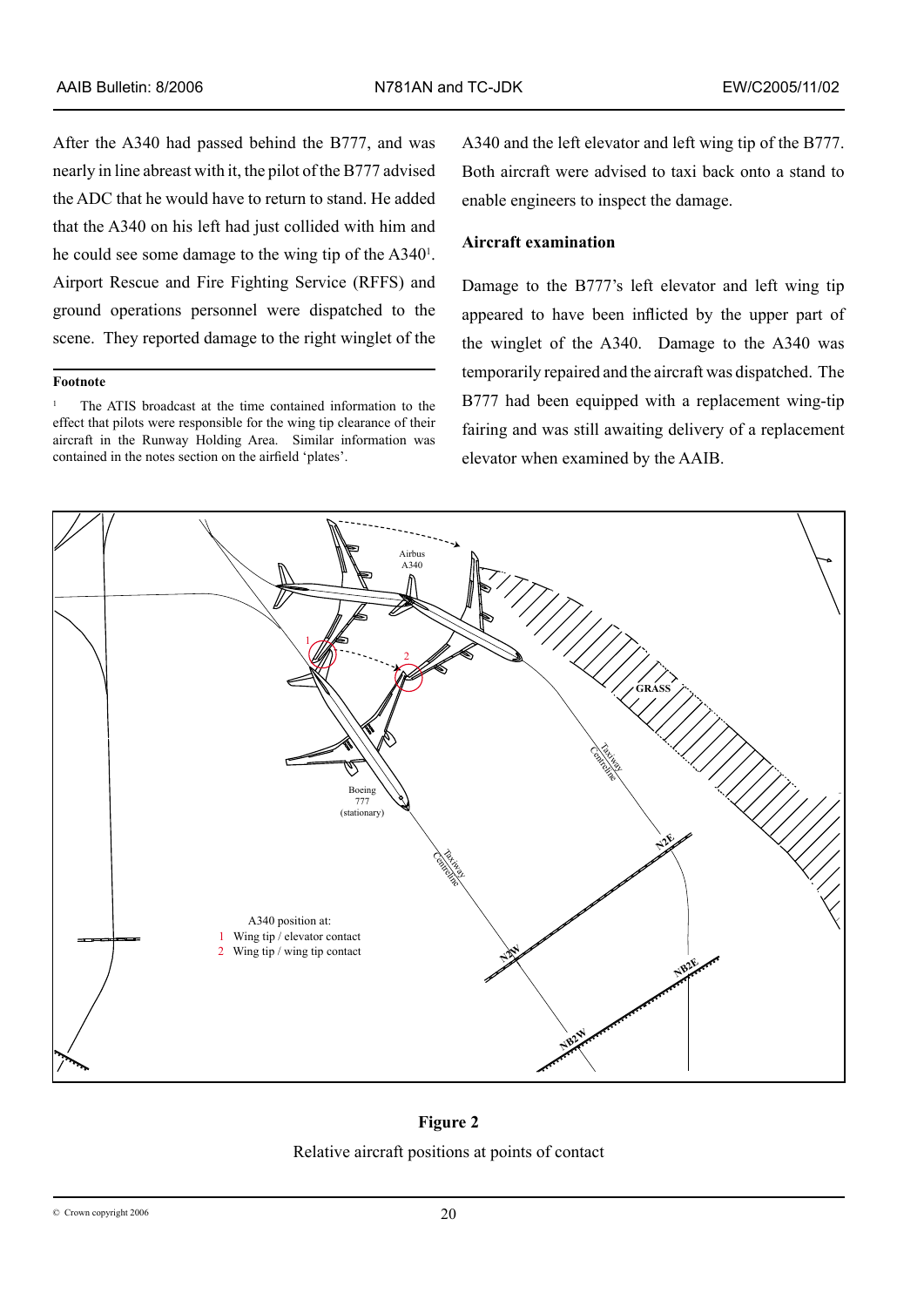### **Recorded data sources**

ATC radio transmissions and the ground radar display are recorded at LHR and information covering this event was used during the investigation. The ground movement radar showed all ground movements of the aircraft, with a radar signature overlaid with a marker derived from the 'multilateration' system. This system triangulates the location of the aircraft from the ATC transponder transmissions. The flight data recorder from the A340 was downloaded by the airline, on request of the AAIB. It showed that the ground speed at impact was 6 kt and that the collision occurred at approximately 1238 hrs.

#### **Comments by B777 crew**

The B777 crew reported that, initially, they thought that the jolt caused by the first collision was the result of an engine surge. After checking the engine instruments they quickly discounted this and realised that they had been hit by another aircraft. Soon after the first collision they felt the second jolt and were now able to see the A340 on their left with what appeared to be a piece of their aircraft's wingtip embedded in its winglet. They added that the first collision was firmer than the second.

#### **Comments by A340 crew**

The crew of the A340 had a slot time of 1250 hrs for their departure. Although the ATIS broadcast contained a warning reminding pilots that they are responsible for wing tip clearance in the Runway Holding Area, the crew did not remember hearing this information. However, they had read the notes on their airfield plates that contained the same warning.

The push back, start up and taxi out to LOKKI was uneventful. On transferring to the Tower frequency they recall their first instruction from the ADC as "Taxi november two echo." They did not register the preceding part of the instruction of "when you can" and felt that, given their understanding of English, they would not have realised that there might have been a 'hidden meaning' in this phrase. The commander believed that ATC wanted him to comply with the instruction completely so he did not question ATC to clarify the meaning. The crew also reported that they did not hear the additional call of "Just caution, the B777 will be moving up shortly" made by the ADC.

However, the commander and co-pilot discussed the relative position of the B777. They felt that it was an excessive distance behind the B737 and, as a result, they decided to taxi slightly left of the yellow taxi line in order to give themselves more room. As they passed behind the B777 the commander asked the co-pilot if they were clear. He replied "It seems safe for now" but later added that while he could see the right wing tip, it was difficult to make an accurate assessment due to the obtuse angle. Furthermore, his view was distorted by rain on the window.

The crew were now concerned about the proximity of the grass on the left of the aircraft. Consequently, both the commander and the co-pilot were looking to the left in order to assess their position on the taxiway. Once clear of the rear of the B777, the aircraft turned parallel to it and, again, the co-pilot looked out at the right wingtip. Although, once more, it appeared to be clear of the B777, he then felt a jolt, which was in fact the second collision.

### **A340 manufacturer's advice**

Clearance from fixed obstructions at airports is usually assured by following the yellow taxiway lines, but clearance from movable obstructions, such as other aircraft, is at the discretion of the flight crew. There is,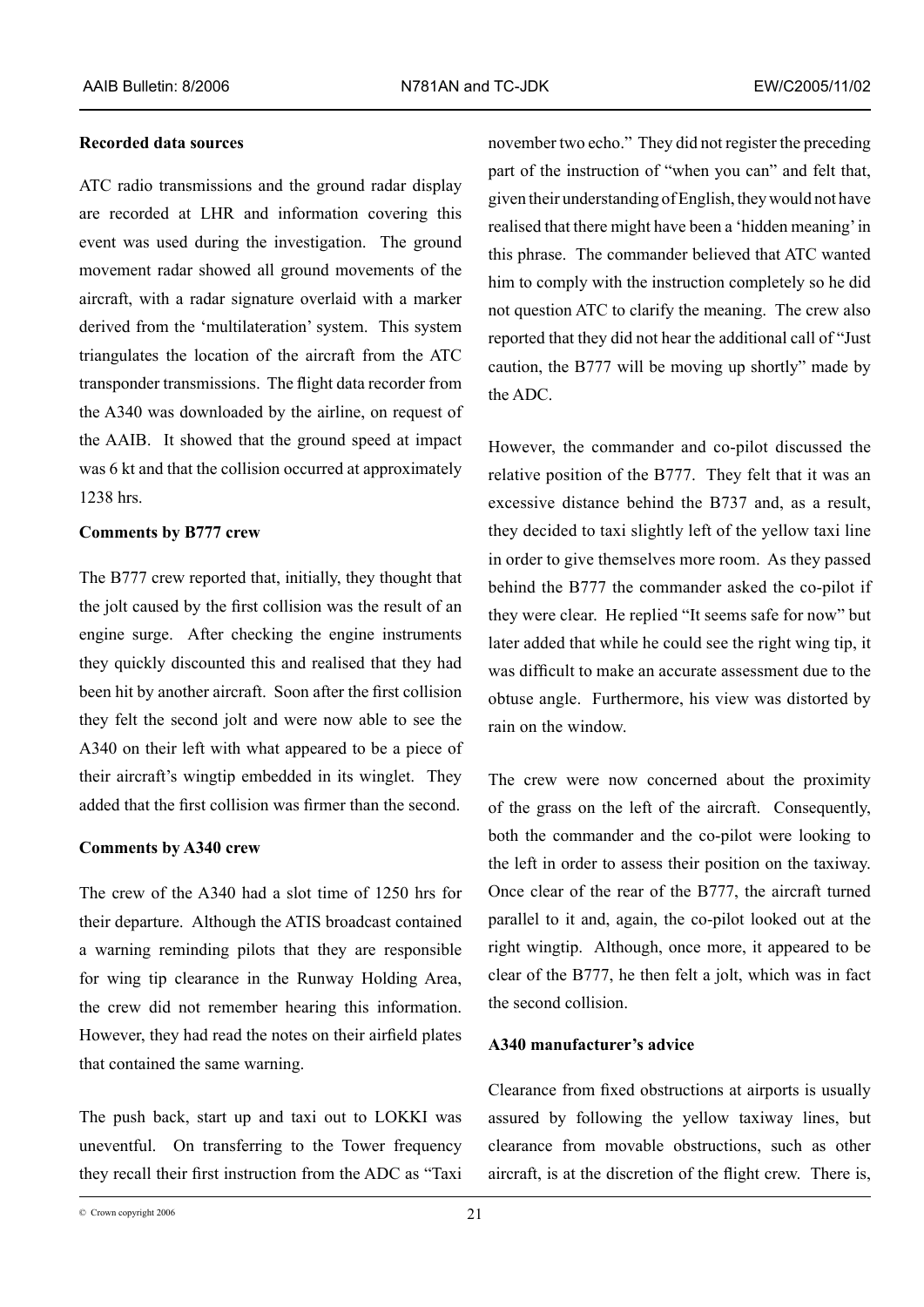however, no advice from the manufacturer as to reference points to use on the aircraft or the ground to ensure wing tip clearance. The wing tips on most large transport aircraft are not easily visible from the flight deck and the judgement of distance along a wing, for example, is difficult even in clear conditions.

# **Comments by the Air Departures Controller (ADC) and the On-the-Job Trainer (OTJT)**

The ADC and the OTJT both commented that they considered that the B777 was not excessively far behind the B737 at Holding Point N2W. When the ADC issued the instruction to the A340 to taxi to N2E, he added the phrase "when you can" to emphasise that the decision about when it was safe to proceed rested with the operating crew. In this situation, it was possible that, to the crew of the A340 who did not speak English as their mother tongue, the implied meaning of this phrase was too subtle to be understood by them. The ADC added that he was not unduly worried by the incomplete read back of this instruction, as he would expect a flight crew to stop and query an instruction if they thought there was not enough room, rather than continue forward and risk taxiing into another aircraft.

The ADC transmitted the caution message as a result of him noticing that the A340 was taxiing very slowly behind the B777, as if it was quite tight and the crew were proceeding with caution. He wanted to inform them that the B777 would be moving forward shortly so that they were aware that there was no urgent need to squeeze past. The ADC didn't expect a reply to this message as it was for information purposes and is not a mandatory read back item. He did not make a conscious effort to look at the Ground Movement Radar to assess the movement of the A340 and the space available.

The "when you can" and "caution the B777 will be moving up shortly" messages are both non-standard R/T phrases, but the ADC and the OTJT both stated that it is not uncommon for them to be used.

# **ATC procedures**

The CAA's Civil Aeronautical Publication (CAP)493, the *Manual of Air Traffic Services Part 1* states the following:

# *'3 Air Traffic Control Service*

- *3.1 An air traffic control service is provided for the purpose of:*
- *a) preventing collisions between aircraft in the air;*
- *b) assisting in preventing collisions between aircraft moving on the apron and the manoeuvring area;*
- *c) assisting in preventing collisions between aircraft and obstructions on the manoeuvring area;*
- *d) expediting and maintaining an orderly flow of air traffic.'*

In addition, the UK AIP AD 2-EGLL-1-11 iv 1 states:

*'At all times in good visibility an ATIS message will remind pilots that they remain responsible for wingtip clearance'.*

### **Actions following previous accidents**

On 23 November 1995, a similar accident, that occurred between an Airbus A340 and a Boeing 757-236 in the holding area for Runway 27R at LHR, was investigated by the AAIB. As a result, the following safety recommendation was made to the CAA: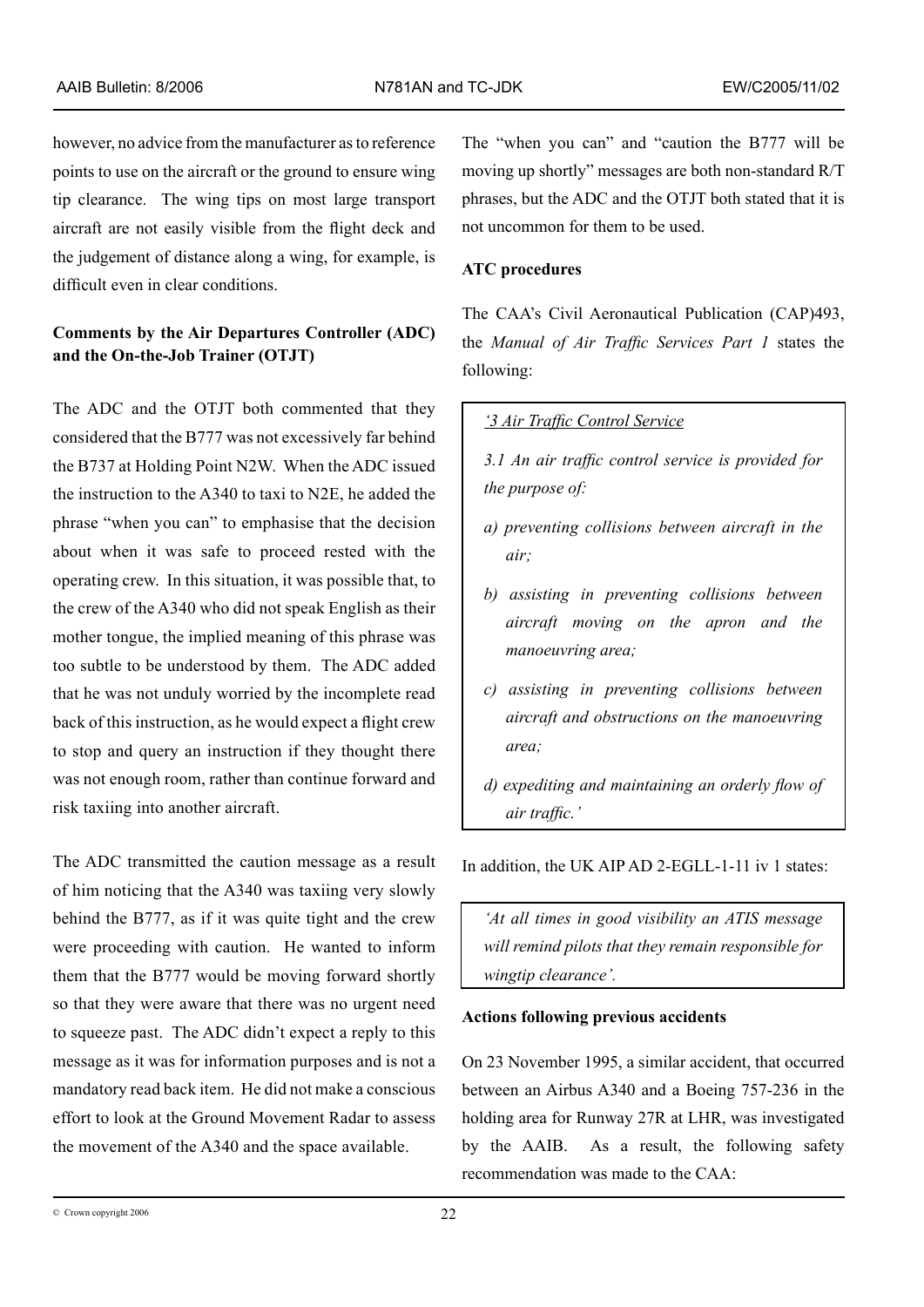### *Safety Recommendation 96-43*

*'The CAA should, in liaison with the appropriate ICAO committees, consider what action may be taken in the longer term to ensure that flight crews of large public transport aircraft are better able to achieve a positive clearance between their aircraft and others while manoeuvring on the ground'.*

In response to this recommendation, the CAA raised the issue with the UK ICAO Navigation Commission in Montreal, which tasked their Airport Design Study Group to develop appropriate guidance. However, little specific information relating directly to this topic is currently contained in the ICAO Annex 14 or its associated Aerodrome Design Manual. In 1997, the CAA issued CAP 637 titled '*Visual Aids Handbook'*, which reiterates guidance to pilots on the interpretation of aerodrome visual aids, including taxiway markings. This document is currently being reviewed with the intention to re-issue it in 2007.

Following another similar accident at the LHR Runway 27L Holding Area in 1997 (AAIB Bulletin 9/97), Heathrow Airport Limited (HAL), the airport authority, undertook to set up a working party to:

- examine the current daylight (non Low Visibility Procedure) procedures for runway holding areas
- examine whether or not pilots should be given additional guidance within runway holding areas
- review the British Airports Authority (BAA) design standards for runway holding areas.

It has not been possible to find a record of the working party or its conclusions.

Following a further similar accident, at the same place on the airport in July 2004 (AAIB Bulletin 9/2005), an internal memo was issued by HAL. It stated that the Airside Infrastructure Manager was in discussion with the Aerodrome Standards Department of the Safety Regulation Group at the CAA concerning the provision of additional ground markings to indicate the position of the stop bar at the northern end of the Holding Area for Runway 27L. These markings are meant to assist pilots in determining whether an aircraft is in a position that permits it to pass safely.

The Safety Regulation Group stated that they gave approval for these markings a few weeks after this accident. These additional ground markings had not been implemented at the time of this collision.

### **Analysis**

Since 1995, the AAIB has investigated the circumstances surrounding three very similar accidents associated with the Holding Areas for Runways 27L and 27R at LHR. In this recent accident, it was evident that by taxiing slightly to the left of the yellow line, the crew were attempting to slowly 'squeeze' past the B777, with the co-pilot looking out to the right to assess the wing tip clearance, in compliance with the ATC instruction to "taxi forward to hold N2E". By doing so, they ran the risk of the left main landing gear wheels departing the paved surface. The wing tips are difficult to see from the cockpit of large swept wing transport aircraft, even in good daylight conditions. In addition, there is a difficulty in judging distance at a shallow angle along, and beyond the end of a large wing. Although the commander of an aircraft carries the responsibility to ensure that his aircraft remains clear of obstructions at all times, he is at an extreme disadvantage in discharging that responsibility, due to the reasons mentioned above.